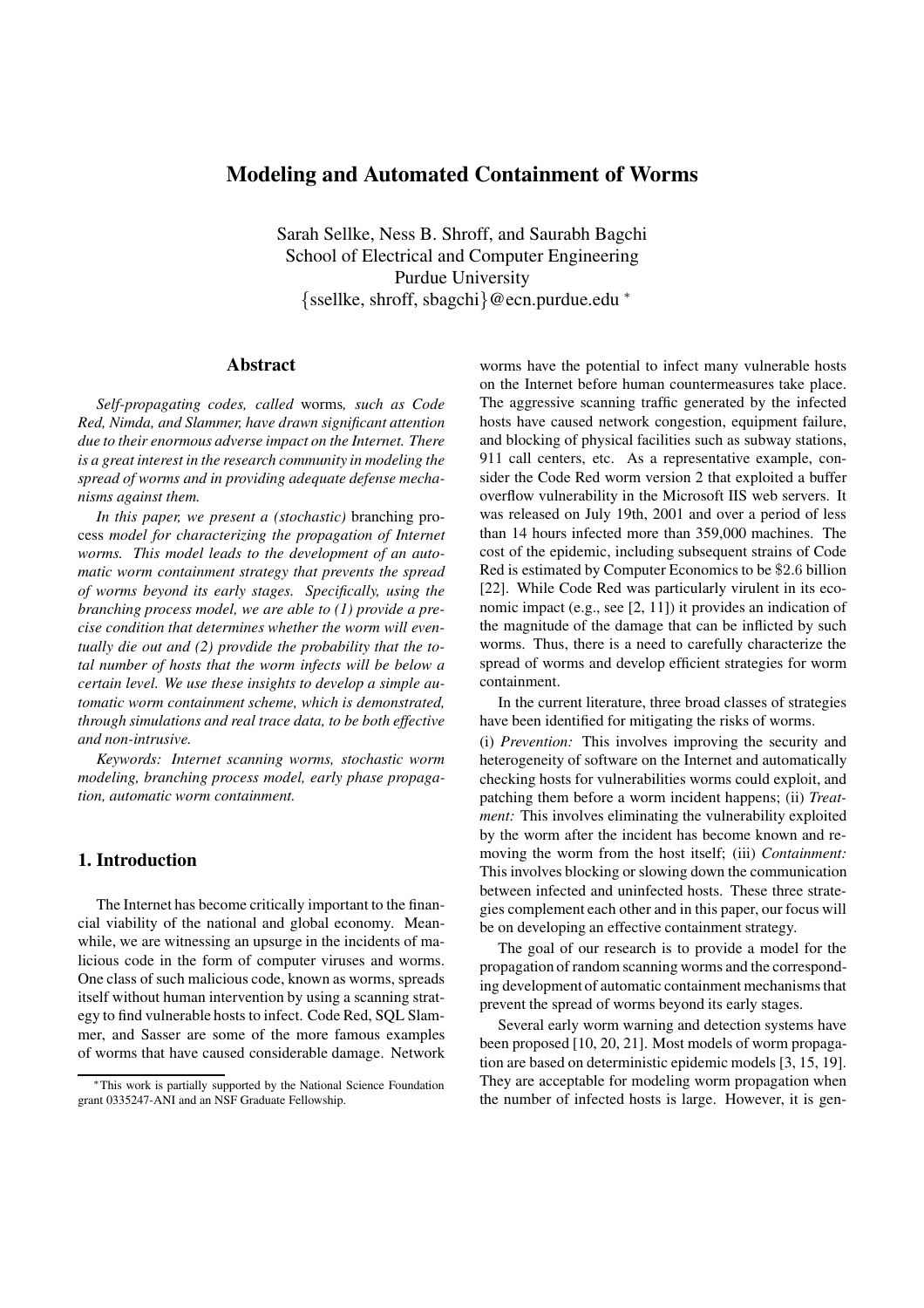erally accepted that they are inadequate to model the early phase of worm propagation accurately because the number of infected hosts earlier on is very small [10]. The reason is that epidemic models capture only expected or mean behavior, while not being able to capture the variability around this mean, which could be especially dramatic during the early phase of worm propagation. While stochastic epidemic models can be used to model this early phase, they are generally too complex to provide useful analytical solutions.

In this paper, we propose a branching process model for the early phase of worm propagation. We consider the generation-wise evolution of worms, with the hosts that are infected at the beginning of the propagation forming generation zero and a host in generation  $n$  infecting hosts that will be said to belong to generation  $n + 1$ . According to the branching process model, each individual in generation  $n$  independently produces a random number of individuals in generation  $n + 1$ , according to a fixed probability distribution that does not vary from individual to individual. Our model allows us to better understand the worm spreading dynamics for worms of arbitrary scanning rate, including stealth worms that may turn themselves off at times.

Using this model, we find that it is the total number of scans that any infected host attempts, and not the more restrictive scanning rate, that determines whether the worms can spread. The total number of scans  $M$  is over a period we call the *containment cycle*. As we will illustrate in this paper, the containment cycle is a relatively long period of time, on the order of weeks, and can be determined based on the host's normal scanning characteristics. In practice, the value of  $M$  is a large number that prevents worm spreading without interfering with legitimate traffic. Note that this is fundamentally different from rate limiting schemes because we are not bounding instantaneous scanning rates. Instead, the limiting is done over a large window of time that can be adapted to host characteristics. Further, this limiting value is derived from our branching process model and can be tuned to enforce a more (or less) rapid termination of worm spread. Using **Code Red** as an example, we show that if we restrict the total scans per host to  $M = 10000$ , with a high probability (0.99), the total number of infected hosts on the Internet will be less than 360, which according to [11], corresponded to only about 0.1% of the total vulnerable hosts at the time of the outbreak.

*The main contributions of the paper can be summarized as follows.* We provide a means to accurately model the early phase of propagation of uniform scanning worms. Our model provides us with a mechanism for containing worm spread without needing to detect whether a host is infected. This scheme is non-intrusive in terms of its impact on legitimate traffic. Our model and containment scheme are validated through analysis, simulation, and real traffic statistics.

The rest of the paper is organized as follows, In section 2, we review relevant research on network worms. In Section 3, we present our *branching process* model with corresponding analytical results on the spread of the infection. In Section 4, we describe an automatic worm containment scheme. In Section 5, we provide numerical results that validate our model and confirm the effectiveness of our containment scheme. In Section 6, we summarize our contributions, provide some discussion, and directions for future work.

## **2. Related Work**

As mentioned in the introduction, deterministic epidemic models have been used to study worm propagation [15, 19]. For illustration, consider the two factor worm model proposed by Zou *et al.* [19]:

$$
\frac{dI(t)}{dt} = \beta(t)[V - R(t) - I(t) - Q(t)]I(t) - \frac{dR(t)}{dt}, (1)
$$

where V is the total number of susceptible hosts on the Internet, and  $I(t)$ ,  $R(t)$ ,  $Q(t)$  represent the number of infectious hosts, the number of removed hosts from the infectious population, and the number of removed hosts from the susceptible population at time  $t$ , respectively. The parameter  $\beta(t)$  is the infection rate at time t and reflects the impact of the Internet traffic on the worm propagation. The parameters  $R(t)$  and  $Q(t)$  reflect the human countermeasures in patching.

When there is no patching and when the infection rate is constant, the two factor model equation is the random constant spread model (RCS) proposed by Staniford *et al.* [15]:

$$
\frac{dI(t)}{dt} = \beta I(t) (V - I(t))
$$

These types of models are suitable for when there are a large number of infected hosts. However, during the early stage of the worm propagation, the number of infected hosts is small and these deterministic models may not accurately characterize the spread of worms. Nonetheless, most existing models for Internet worms are based on deterministic epidemic models.

Early worm detection systems have been proposed by several researchers. Zou *et al.* use a Kalman filter [20] to detect the worms. The Kalman filter is used to detect the presence of a worm by detecting the trend, not the rate, of the observed illegitimate scan traffic. The filter is used to separate worm traffic from background non-worm scan traffic. Liljenstam *et al.* and Bert develop an early worm detection system called DIB:S/TRAFEN in which a select group of routers forward ICMP T-3 packets to the analysis station. It is shown in [10] that the total number of participating routers can be small, but these routers must be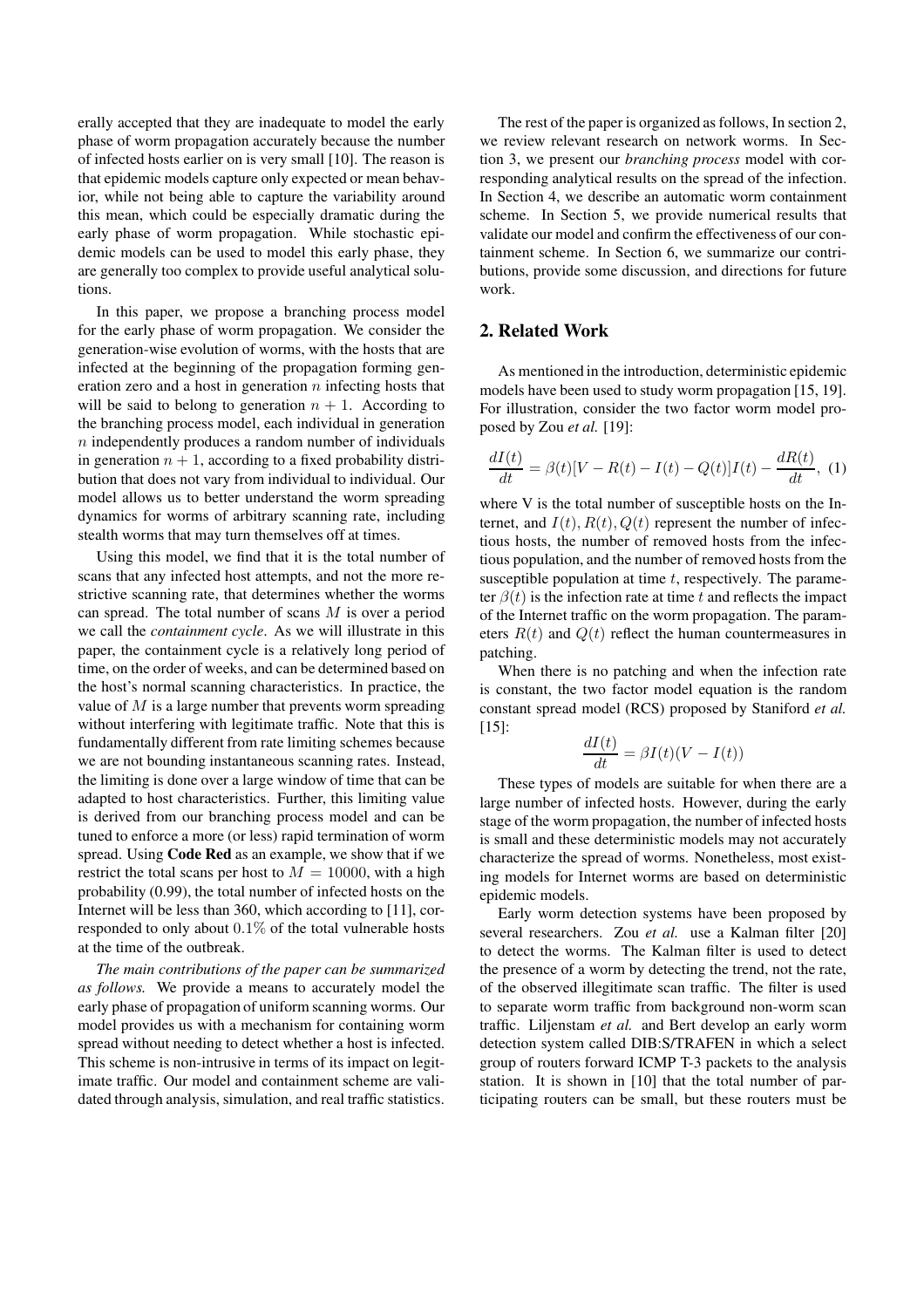distributed across a significant fraction of the Internet address space to ensure timely and accurate worm detection. With optimized deployments, it is shown that the system can detect the Code Red worm when there are only 0.03% vulnerable hosts infected. They develop a worm simulation model that is used for generating worm traffic for evaluating the DIB:S/TRAFEN detection system. Their simulation model uses a combination of the deterministic epidemic model and a general stochastic epidemic model to model the effect of large scale worm attacks. They found the stochastic epidemic model is useful for modeling the early stage of the worm spread. However, the complexity of the general stochastic epidemic model does not yield to closed form analysis.

Rate-control based countermeasures, such as *Virus throttling* by Williamson [17] have been shown to be successful in detecting and slowing down fast scanning worms. Wong *et al.* [18] studied the effect of rate control on suppressing the spread of the worms when this mechanism is deployed at various points (e.g., host, LAN, and core router) of the network. The rate control is effective in slowing down fast worms but is not effective against slow scanning worms. In addition, the limit on the rate must be carefully tuned in order to let the normal traffic through.

Zou *et al.* propose and analyze a dynamic quarantine scheme of Internet worms [21]. They assume that the underlying worm detection system has a certain false alarm rate. Their dynamic quarantine system confines all hosts that have triggered the alarm, and automatically releases them after a short time. They found that this scheme can slow down the worm spread but cannot guarantee containment.

Moore *et al.* [13] examined the reaction time required to contain the Internet scale worms using countermeasures such as blacklisting the infected hosts and content filtering at routers. Their study concluded that to effectively contain Internet worms, it is necessary to take actions early, within minutes of the worm outbreak.

The goal of our research is to provide a model for the propagation of random scanning worms, which can lead to the development of automatic containment mechanisms that prevent the spread of worms beyond its early stages. We use a stochastic model called the branching process model [6, 14] to characterize the spread of worms. Using the branching process model, we show how to guarantee an extinction probability<sup>1</sup> of 1 by appropriately limiting the total number of scans per host  $M$  in a containment cycle. More importantly, we are also able to probabilistically bound the total number of hosts that are infected for a given value of M.

We develop an automatic worm containment strategy

based on the insights gained from our model. The main idea is to limit the total number of distinct IP addresses contacted (denoted the limit as  $M$ )) per host over a long period of time (weeks or even months). The value for M does not need to be carefully tuned as in the traditional rate control mechanism, because our theoretical results suggest M can be much larger than the normal network activities and can still effectively contain the worms. Our containment scheme can effectively contain both fast scan worms and slow scan worms *without knowing the worm signature in advance or needing to detect the worm*.

# **3. Branching Process Model for Random Scanning Worms**

We now present the branching process model we use to characterize the propagation of random scanning worms. Scanning worms are those that generate a list of random IP addresses to scan from an infected host. The uniform scanning worms are those in which the addresses are chosen completely randomly while preference scanning worms weight the probability of choosing an address from different parts of the network differently. In this paper, we will focus on the uniform scanning worms, and discuss possible extensions for preference scanning worms. In our model, a vulnerable host is assumed to be in one of three states: *susceptible, infected, and removed*. A susceptible host is one that is vulnerable to being infected by the worm. The term *vulnerable* is used synonymously here. An infected host generates a list of random IP address to scan. If a susceptible host is found among the scans, it will become infected. A removed host is one which has been removed from the list of hosts that can be infected.

We use  $V$  to denote the total number of vulnerable hosts. The probability of successfully finding a vulnerable host in one scan is  $p = \frac{V}{2^{32}}$ , for  $2^{32}$ , which is the size of current IPv4 address space. We call  $p$  the density of the vulnerable hosts, or *vulnerability density* for short. The value of p also measures how widespread a vulnerability is. There were approximately 360,000 vulnerable hosts during the Code Red outbreak  $[11]^2$ . In this case, the vulnerability density p is only  $8.5 \times 10^{-5}$ .

We assume that the total scans of an infectious host is no more than M, i.e, we put *an upper bound* of M on the number of times an infected host can scan in its containment cycle. We characterize the values M can take to achieve an extinction probability of one. We also provide the probability distribution of the total number of infected hosts as a

<sup>&</sup>lt;sup>1</sup>The extinction probability is the probability that a worm spread eventually stops. It is formally defined in section III.

<sup>&</sup>lt;sup>2</sup>We are making the approximation in the paper that the total number of infected hosts over the entire course of the outbreak equals the number of vulnerable hosts at the beginning. This is a lower bound estimate of the number of vulnerable hosts.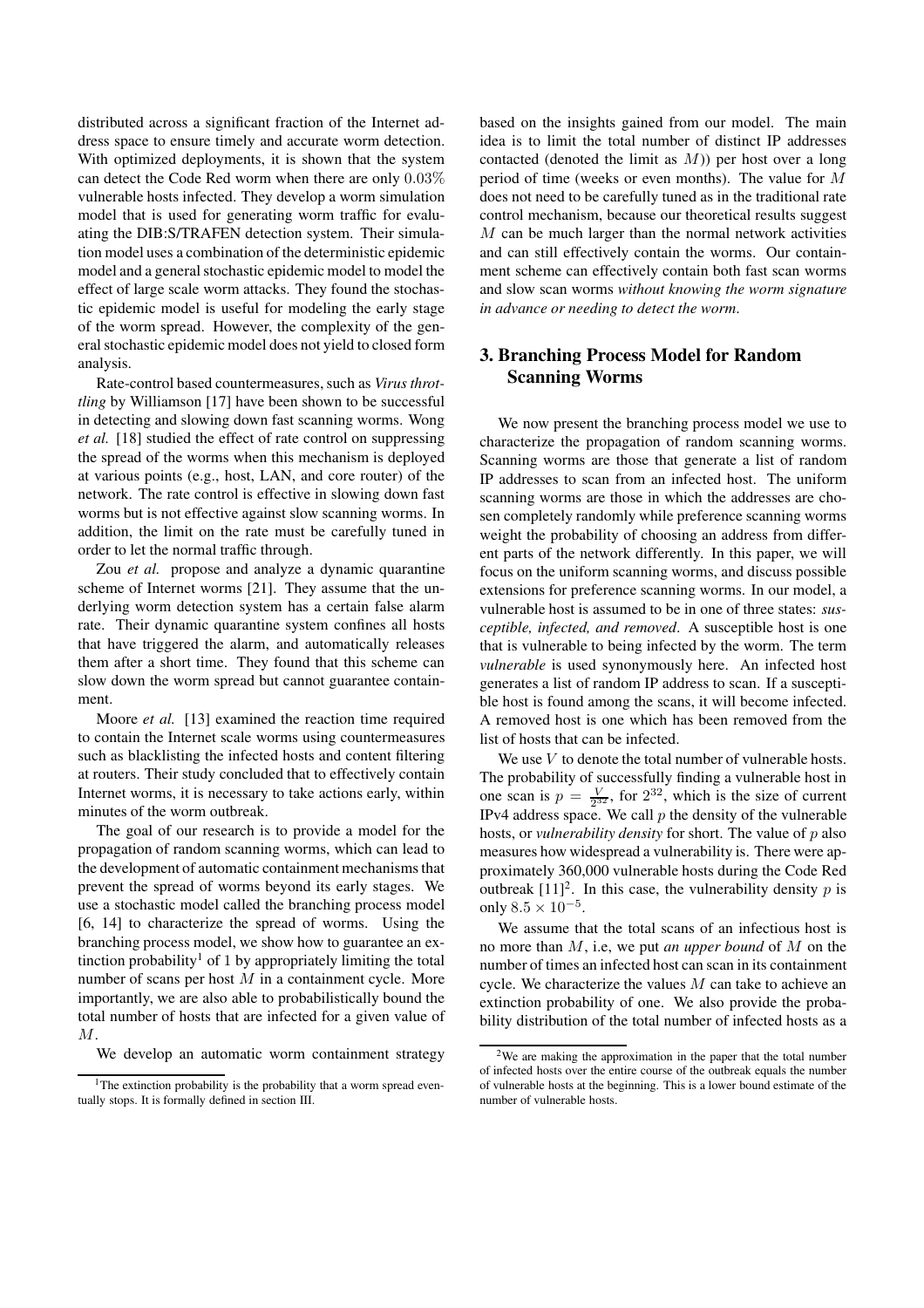function of this parameter  $M$ . To that end, we first describe our branching process model.

#### **3.1. Galton-Watson Branching Process**

The Galton-Watson Branching process<sup>3</sup> is a Markov process that models a population in which each individual in generation  $n$  independently produces some random number of individuals in generation  $n + 1$ , according to a fixed probability distribution, that does not vary from individual to individual [6, 14].

All infected hosts can be classified into generations in the following manner. The initial infected hosts belong to the  $0 - th$  generation. All hosts that are directly infected by the initial infected hosts are the  $1^{st}$  generation hosts, regardless of when they are infected. In general, an infected host  $H_b$  is an  $(n + 1)$ -th generation host if it is infected *directly* by a host  $H_a$  from the *n*-th generation.  $H_b$  is also called an offspring of  $H_a$ . All infected hosts form a tree if we draw a link between a host and its offspring. Figure 1 illustrates the notion of generation-wise evolution. In this model, there is no direct relationship between generation and time. A host in a higher generation may precede a host in a lower generation, as host D (generation 2) precedes host B (generation 1) in Figure 1  $(t(D) < t(B))$ .

**GENERATION** 



**Figure 1. Generation wise evolution in a tree structure, O is the initial infected host. O has two offsprings host A and B.**

Figure 2 illustrates the Code Red propagation in the early stage showing the growth of the number of infected hosts of the first 6 generations.

Let  $\xi$  be a random variable, representing the offsprings of (i.e., the number of vulnerable hosts infected by) one infected host scanning  $M$  times. During the initial phase of the worm propagation,  $\xi$  is a *binomial*( $M$ ,  $p$ ) random vari-



**Figure 2. Growth of the infected hosts in generations. The generation number is by the growth curve.**

able, where  $p$  is the vulnerability density. Hence,

$$
P\{\xi = k\} = \binom{M}{k} p^k (1-p)^{M-k}.
$$
 (2)

During the early phase of the propagation, the vulnerability density remains constant since the number of infected hosts is much smaller than the number of vulnerable hosts in the population. Let  $I_n$  be the number of infected hosts in the *n*-th generation.  $I_0$  is the number of initial hosts that are infected. During the early phase of the worm propagation, each infected host in the  $n<sup>th</sup>$  generation infects a random number of vulnerable hosts independent of one another according to the same probability distribution. These newly infected hosts are the  $(n + 1)^{th}$  generation hosts. Let  $\xi_k^{(n)}$  denote the number of hosts infected by the  $k^{th}$  infected host in the  $n^{th}$  generation. The number of infected hosts in the  $(n + 1)$ <sup>th</sup> generation can be expressed as  $I_{n+1} = \sum_{k=1}^{I_n} \xi_k^{(n)}$ , where  $\xi_k^{(n)}$  are independent  $binomial(M, p)$  random variables.

During the initial worm epidemic, each infected host produces offsprings independently and according to the same probability distribution as in Equation (2). Therefore, the spread of infected hosts in each generation  $\{I_n, n \geq 0\}$ forms a branching process. For convenience, we provide a list of the symbols used in our model and their corresponding explanation in Table I.

We next use the branching process model to answer questions on how the worm propagates as a function of the total number of allowable scans M.

<sup>&</sup>lt;sup>3</sup>Branching process models have already been successfully used in modeling the spread of infectious diseases in the early phase of the outbreak.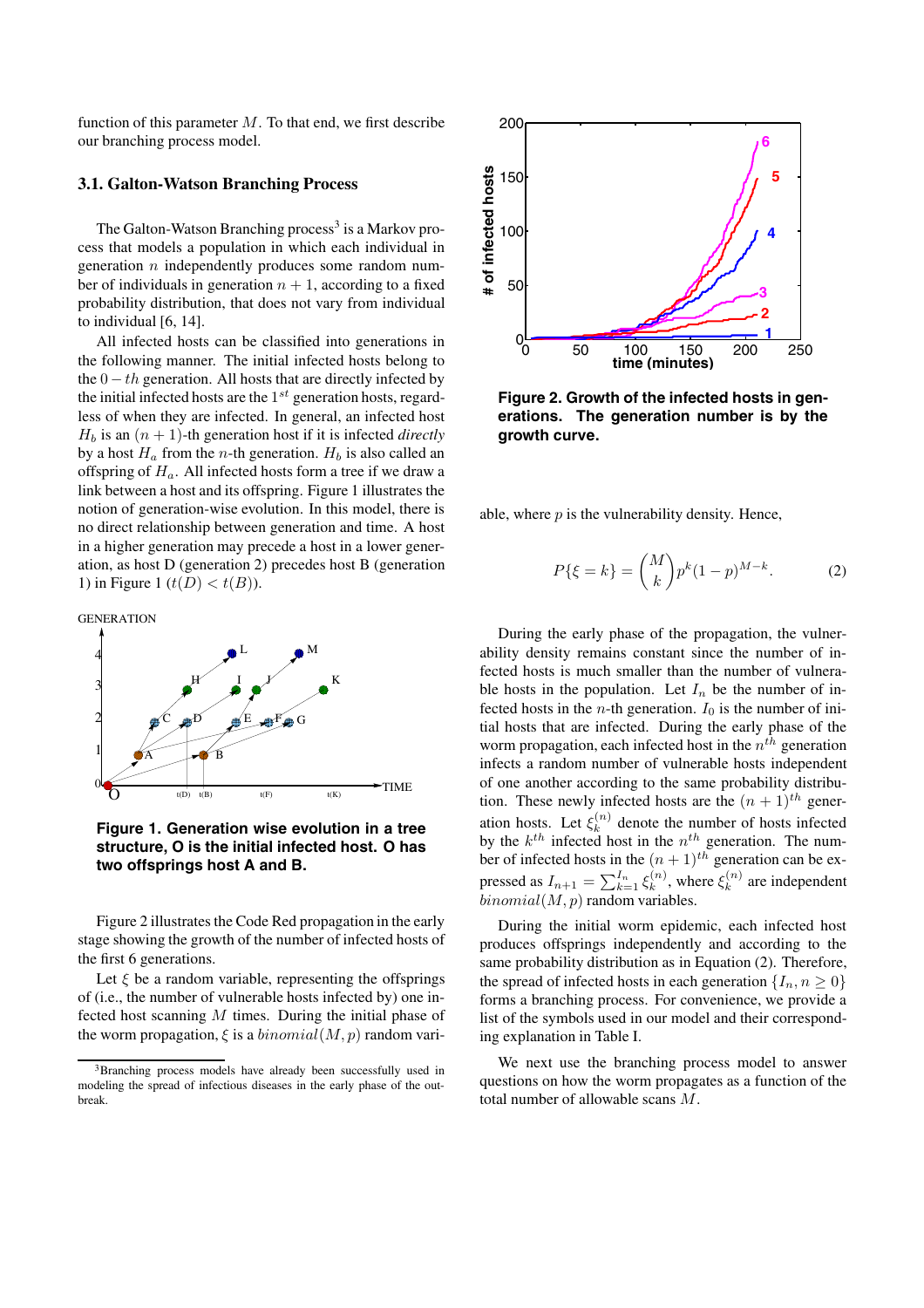| Symbol        | Explanation                                                  |
|---------------|--------------------------------------------------------------|
|               | The size of the vulnerable hosts                             |
| p             | $p = \frac{V}{2^{32}}$ , the density of the vulnerable hosts |
| М             | The total number of scans by each infected host              |
| ξ             | Random number of offsprings generated                        |
|               | by each infected host                                        |
| $\xi_k^{(n)}$ | Number of offsprings produced by                             |
|               | $k^{th}$ host in $n^{th}$ generation                         |
| $I_0$         | Number of initial infected hosts                             |
| $I_n$         | Number of $n^{th}$ generation infected hosts                 |
|               | Total number of all infected hosts                           |
|               | $[I = \sum_{n=0}^{\infty} I_n]$                              |
| $\pi$         | <b>Extinction probability</b>                                |
| $P_n$         | Extinction probability at $n^{th}$ generation                |

#### **Table 1. Notations**

#### **3.2. Extinction Probability for Scanning Worms**

For simplicity of illustration, we assume that the initial number of infected hosts is 1. The results can be readily generalized to an arbitrary number of initial infected hosts.

Let  $\mu = E \xi$  be the mean number of offsprings per infected host. Let  $\pi$  denote the probability that the population dies out eventually, also known as the *extinction probability*. It is defined as

$$
\pi = P\{\text{worm dies out}\} = P\{I_n = 0, \text{ for some } n\} \quad (3)
$$

In the case of network worms, the extinction probability measures the likelihood of the worm spread dying out after a certain number of generations. When  $\pi = 1$ , we are certain that the infections from the worm cannot be spread for an arbitrarily large number of generations. The following *Proposition* provides the necessary and sufficient condition for extinction.

**Proposition 1** *Let the density of the vulnerable hosts be* p *and the total number of scans per host be* M. Then  $\pi = 1$ *if and only if*  $M \leq \frac{1}{p}$ *.* 

**Proof:** The spread of the worm in its early stage form a branching process, where each infected host independently produces a random number of offsprings. Let  $\xi$  be the random variable representing the number of offsprings produced by each infected host. Since the total number of scans per infected host is  $M$ ,  $\xi$  is a Binomial random variable with probability density given by Equation (2) and mean  $E(\xi) = Mp.$ 

According to Theorem 4.5.1 in [14], the extinction probability of a branching process is 1 if and only if the expected number of offsprings from each individual is no more than 1. That is,  $\pi = 1$  if and only if  $E(\xi) < 1$ .

Therefore, 
$$
\pi = 1
$$
 if and only if  $M \leq \frac{1}{p}$ .

П

The practical implication of the above proposition is that if we limit the total number of scans per host to be no more than  $1/p$ , the worm spread will eventually be contained.

Using *Code Red* and *SQL Slammer* as examples, Proposition 1 implies that if the total scans per host is less than 11,930 and 35,791 respectively, the worms would eventually die out. (V=360,000 for Code Red, and V=120,000 for SQL Slammer are used in this calculation.)

This suggests that the limit on the total scans per host may not be restrictivein practice. The value of M corresponds to the number of unique addresses that can be contacted and therefore, the restriction on  $M$  is not expected to significantly interfere with normal user activities. This is borne out by actual data for traffic originated by hosts at the Lawrence Berkeley National Laboratory presented in Section 4 and Figure 6. Further, note that this restriction is over a period of time denoted by the *containment cycle*, which could be on the order of weeks or months. We will discuss this further in Section 4.

We can also compute the extinction probability at each generation, denoted by  $P_n = P\{I_n = 0\}$ . Observe that  $P_n$  is non-decreasing in n and can be calculated by using the probability generating function of  $\xi$ , defined as  $\phi(s)$  =  $E[s^{\xi}]$ . Since  $\xi$  is a binomial random variable with parameters  $(M, p)$ , it follows from elementary probability theory that  $\phi(s)=(ps + (1-p))^M$ . Let  $\phi_n(s)$  be the probability generating function of  $I_n$ , then  $\phi_n(s) = \sum_{k=0}^{\infty} s^k P\{I_n =$ k}. Now, clearly,  $P_n = Pr\{I_n = 0\} = \phi_n(0)$ .



**Figure 3. Extinction Probability at each generation for the Code Red worm**

It is shown in [6] that  $\phi_{n+1}(s) = \phi_n(\phi(s))$  for  $n \geq 1$ ,  $\phi_0(s) = s^{I_0}$ , and  $\phi_1(s) = [\phi(s)]^{I_0}$ , where  $I_0$  is the number of initial infected hosts. Using this formula and the fact that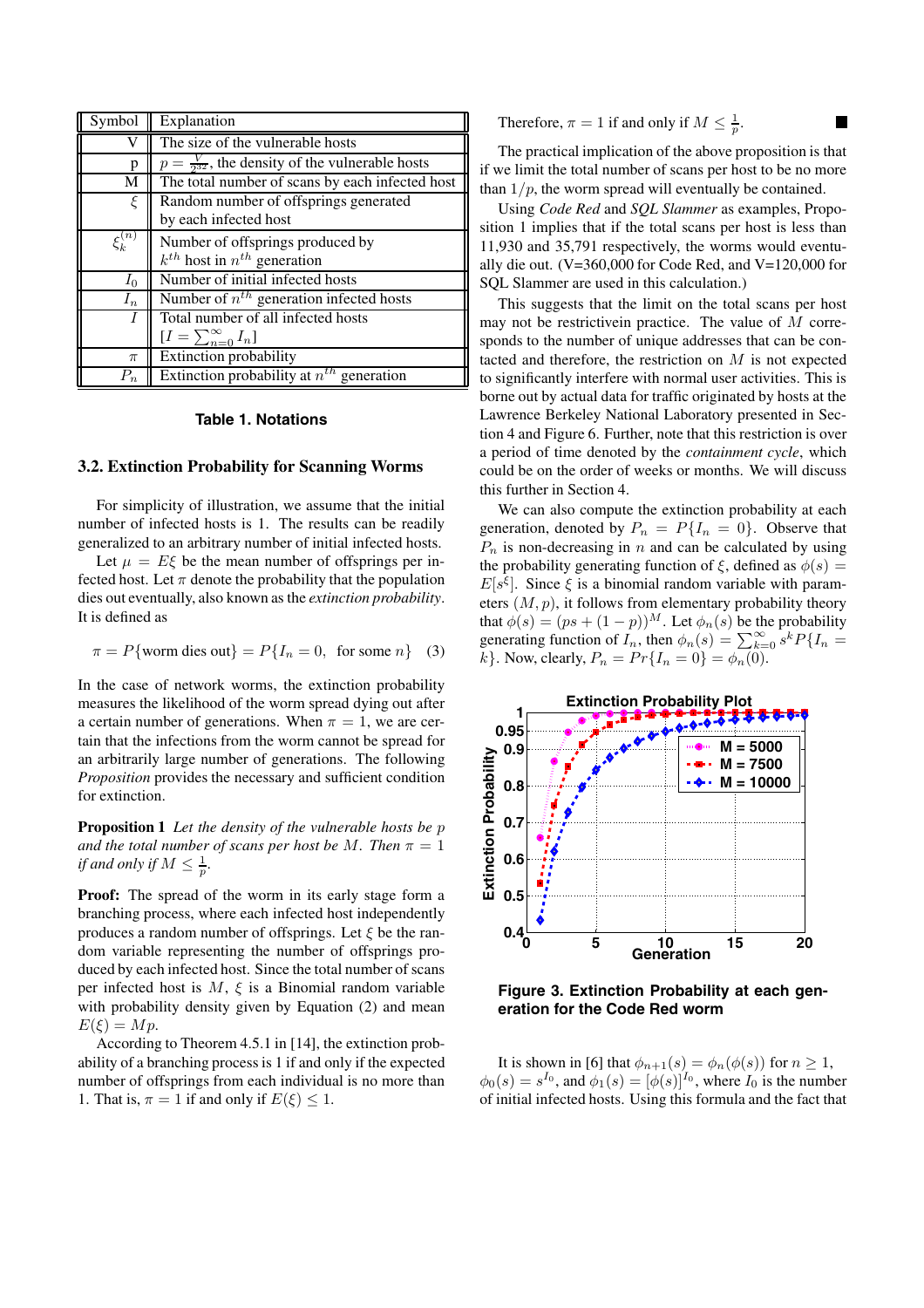$P_n = \phi_n(0)$ , we can calculate the extinction probability at each generation  $P_n$ .

In Figure 3, we plot the extinction probability  $P_n$  for the Code Red worm for three different values of M. We use a vulnerable host size of 360,000 with a single initial infected host. Since the value of  $M$  is smaller than the theoretically computed threshold in all cases, the worm is guaranteed to die out. As shown in the figure, the smaller the value of  $M$ , the quicker (in generations) the worm dies out.

### **3.3. Probability Distribution of Total Number of Infected Hosts**

While the probability of extinction gives us a bound on maximum number of allowable scans per host, the true effectiveness of a worm containment strategy is measured by *how many hosts have been infected before the worm finally dies out*. We next provide a probability density function for the the total infections during when the total scans per hosts is below  $1/p$ .

The total infections, denoted by  $I$ , is the sum of the infections in all generations ( $I = \sum_{n=0}^{\infty} I_n$ ). Our objective is to provide a simple closed form equation that accurately characterizes  $P\{I = k\}$ , the probability that the total number of hosts infected is  $k$ , for a given value of  $M$ .

We consider any uniform scanning worm with  $I_0$  initial infected hosts. We allow all hosts to scan  $M \leq 1/p$  times, where the vulnerability density is  $p$ , and the total number of infected hosts is  $I = \sum_{n=0}^{\infty} I_n$ . As shown earlier,  $\{I_n\}$ is a branching process. The infected hosts independently infect a random number of vulnerable hosts that obeys the same probability distribution as  $\xi$ . Since the total number of scans per infected host is M, then  $\xi$ , is a binomial random variable  $B(M, p)$ . Further, since p is typically small in practice (e.g.,  $p \approx 8.5 \times 10^{-4}$  for Code Red), and M is typically large,  $\xi$  can be accurately approximated by a Poisson random variable with mean  $\lambda = Mp$  [14]. Hence, the probability density function for  $\xi$  is given by:

$$
P\{\xi = k\} \approx e^{-\lambda} \frac{(\lambda)^k}{k!}.
$$

It then follows from [4], that the total progeny of the branching process has a Borel-Tanner distribution, i.e.,

$$
P\{I=k\} = \frac{I_0}{k(k-I_0)!} (k\lambda)^{(k-I_0)} e^{-k\lambda}, \ k = I_0, I_0+1, \cdots
$$
\n(4)

where  $\lambda = Mp$ . The mean and variance of I are given by [4]:

$$
E(I) = \frac{I_0}{1 - \lambda} \quad VAR(I) = \frac{I_0}{(1 - \lambda)^3}
$$



**Figure 5. Cumulative Distribution of I**

The above probability density function is very useful in calculating statistics of interest. For example, consider Code Red with 10 initial infected hosts, also used in [21]. If  $M = 10000 (Mp = 0.83)$ , with probability 0.99 the worm will be contained to less than 360 infected hosts, which is 0.1% of the total vulnerable population.

Figure 4 shows the plot of the probability density function of  $I$  for three different values of  $M$  for Code Red with 10 initial infections. Figure 5 plots the cumulative probability distribution of  $I$  for three different values of  $M$ . As we can see from Figure 5, with probability 0.95, Code Red will not spread to more than 150, 50, and 27 total infected hosts if the values of M are chosen to be 10000, 7500, and 5000, respectively.

We also consider the SQL Slammer worm with 10 initial infected hosts. If we use the same value for  $M(M =$ 10000),  $P\{I < 20\} > 0.97$ . i.e. with high probability, no more than 20 vulnerable hosts (or 10 additional vulnerable hosts) will be infected. This corresponds to 0.008% of the total vulnerable population. If we further reduce  $M$  to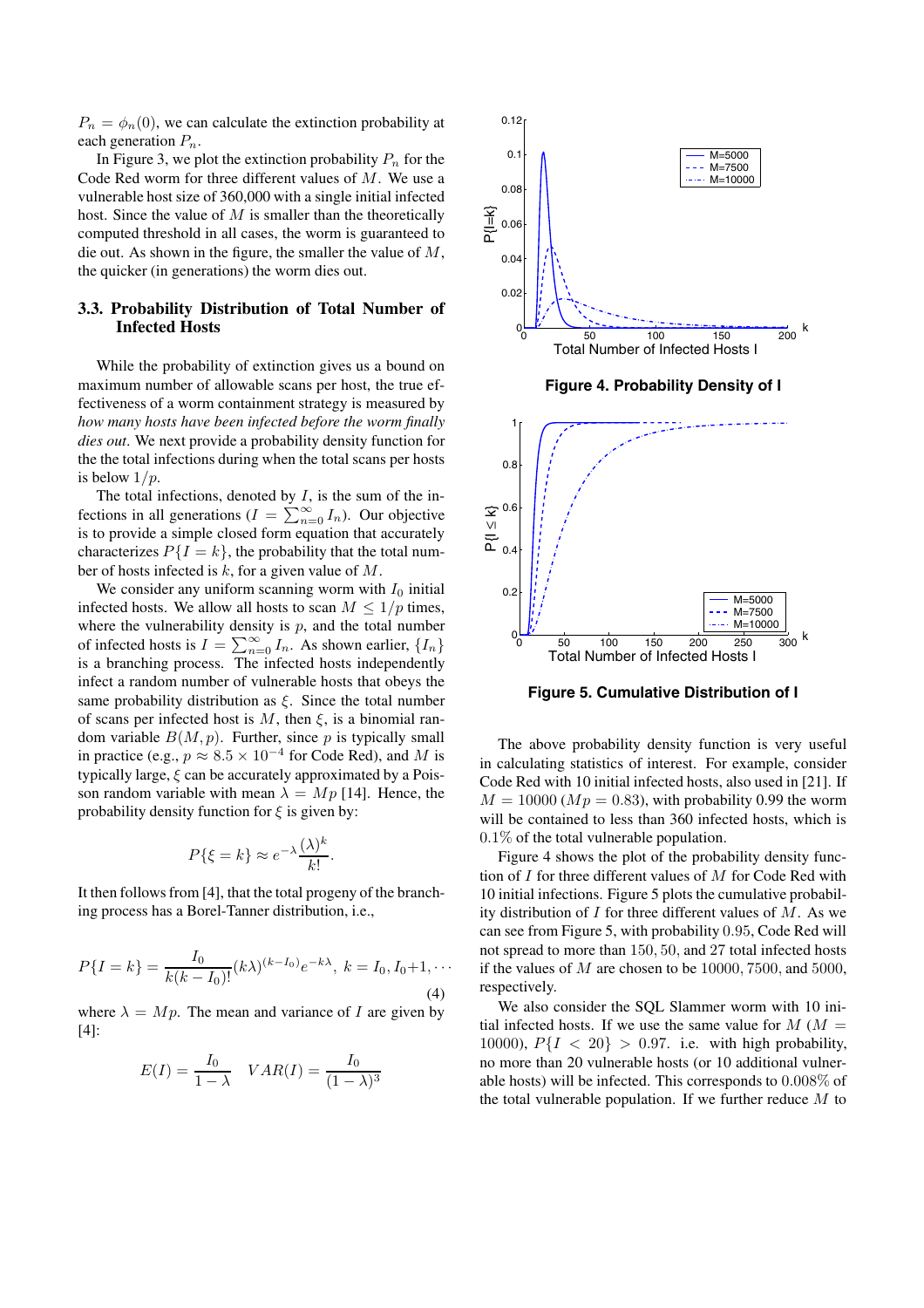5000,  $P\{I > 14\} < 0.97$ , i.e. with high probability, no more than 4 additional vulnerable hosts will be infected.

Now, we compare this result to existing worm detection systems [10], which provide detection when approximately 0.03% (Code Red) and 0.005% (slammer) of the susceptible hosts are infected. This performance is achieved by careful selection of the routers at which worm detection mechanisms are put in place. With our scheme, when  $M$  is kept below a pre-defined threshold, with very high probability, the infection will not be allowed to spread that widely. Further, our results also hold for slow worms, which most other detection techniques have trouble detecting.

Based on our results, we now develop an automatic worm containment system that can inhibit the spread of the worms.

### **4. Automated Worm Containment System**

The results in Section 3 provide us with a blueprint of a *host based* worm containment strategy. The containment system is based on the idea of restricting the total number of scans to unique IP addresses by any host. We assume that we can estimate or bound the percentage of infected hosts in our system. Our proposed automated worm containment strategy has the following steps.

- 1. Let  $M$  be the total number of unique IP addresses (scans) that a host can contact in a *containment cycle*. At the beginning of each new containment cycle, set a counter that counts the number of unique IP addresses for each host to be zero.
- 2. Increment this counter for each host when it scans a new IP address.
- 3. If a host reaches its scan limit before the end of the containment cycle it is removed and goes through a heavy duty checking process to ensure that it is free of infection before being allowed back into the system. When allowed back into the system, its counter is reset to zero.
- 4. Hosts are thoroughly checked for infection at the end of a containment cycle (one by one to limit the disruption to the network) and their counters reset to zero.

Choose M based on the probability that the total number of infected hosts given by Equation (4) is less than some acceptable value  $\epsilon$ . Further, the containment cycle would be obtained through a learning process. Initially choose a containment cycle of a fixed but relatively long duration, e.g., a month. Since the value of  $M$  that we can allow is fairly large (on the order of thousands, as indicated by analysis with SQL Slammer and Code Red) we don't expect that normal hosts will be impeded by such a restriction. We can then increase (reduce) the duration of the containment cycle depending on the observed activity of scans by correctly operating hosts.

We use the 30 day trace of wide-area TCP connections (LBL-CONN-7) [24] originating from 1645 hosts in the Lawrence Berkeley Laboratory to analyze the growth of the number of unique destination IP addresses per host (this is clean data over a period when there was no known worm traffic in the network). Our study indicates that 97% of hosts contacted less than 100 distinct destination IP addresses during this period. Only six hosts contacted more than 1000 distinct IP addresses and the most active host has contacted approximately 4000 unique IP addresses. Figure 6 shows the growth trend of the total unique destination IP addresses for these six most active hosts. If our containment system is used with the containment cycle to be one month and  $M$  is set to be 5000, none of the above hosts will trigger alarm. As shown in section 3, with high probability the total infections caused by Code Red will be under 27 hosts when  $M = 5000$ . This suggests that our containment system is not likely to interfere significantly with normal traffic, yet containing the spread of the worms.



**Figure 6. Number of Distinct IP contacted over 30 days for the six most active hosts**

The containment cycle can also be adaptive and dependent on the scanning rate of a host. If the number of scans originating from a host is getting close to the threshold, say it reaches a certain fraction  $f$  of the threshold, then the host goes through a complete checking process. The advantage of this worm containment system is that it does not depend on diagnosis of infected hosts over small timegranularities. It is also effective in preventing an Internet scale worm outbreak because the total number of infected hosts is extremely low, as shown in the examples in the pre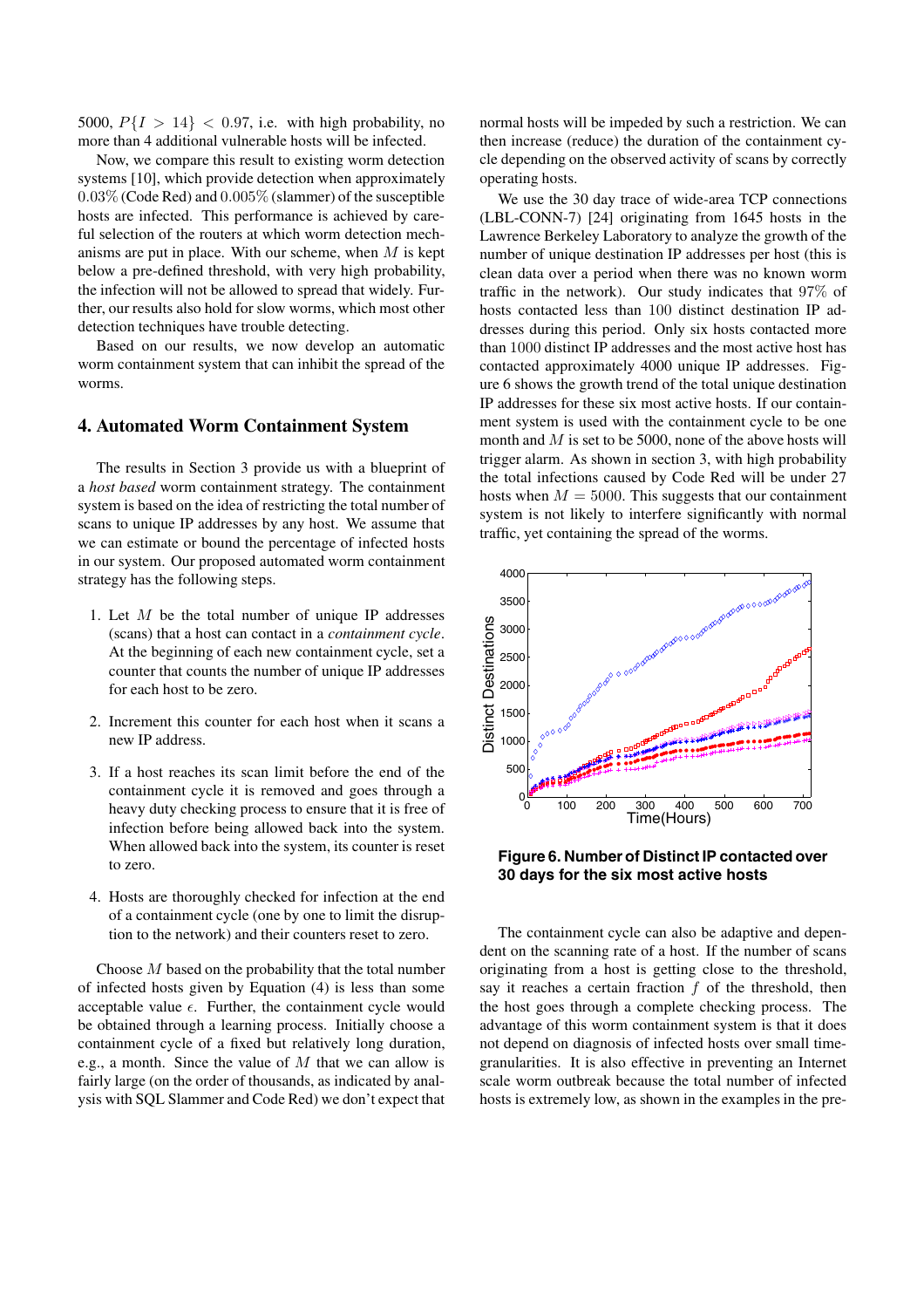vious section.

Traditional rate based techniques attempt to limit the spread of worms by limiting the scanning rate. The limit imposed must be carefully tuned so as not to interfere with normal traffic. For example, the *rate throttling* technique [17] limits the host scan rate to 1 scan per second. The rate limiter can inhibit the spread of fast worms without interfering with normal user activities. However, slow scanning worms with scanning rate below 1 Hz and stealth worms that may turn themselves off at times will elude detection and spread slowly.

Our worm containment system, on the contrary, can contain fast worms, slow worms, and stealth worms. The fast scanning worms will reach the limit on M sooner, while the slow worms will reach this limit after a longer period of time. As long as the host is disinfected before the threshold is reached, the worm cannot spread in the Internet.

A comparison with network based containment systems is also valid. In such systems, e.g., DIB:S/TRAFEN [23], the mechanism has to be implemented on a carefully chosen set of network routers. Such mechanisms have been shown to be effective in detecting the worm spread at small levels of infection, e.g., 0.03% for Code Red and 0.005% for SQL/Slammer [10]. However, our scheme has the advantage that it is host based and therefore easier to deploy, while showing comparable or better containment in terms of fraction of susceptible hosts infected. In our scheme, if end hosts are unwilling or unable to deploy the scan limiting policy, it can also be done at edge routers by aggregating the total number of allowable scans for all the hosts connected to the router. This however provides less fine-grained control on the traffic.

We next provide numerical results to illustrate the effectiveness of our model and containment strategy.

## **5. Simulation Results**

We use a discrete event simulator to simulate a uniform scanning worm with our defense strategy. In our simulator, each vulnerable host is assigned a IPv4 address randomly, and each will be in one of the three states: *susceptible, infected*, and *removed*. A host is in *removed* state if it has sent M scans. The *infected* hosts independently generate random IP addresses to find the victims. If the random IP address matches any of the IP addresses of the hosts in the *susceptible* state, the susceptible host will become infected.

In our simulation for Code Red, we used  $V = 360,000$ for the vulnerable population size and  $I_0 = 10$  for the number of initial infected hosts. We used  $M = 10,000$  that is below the threshold required for worm extinction. In this case,  $p = 0.83 \times 10^{-5}$  and  $\lambda = Mp = 0.83$ .

As discussed earlier, the total number of infected hosts I measures how well a worm is contained. We ran this simulation with  $M = 10,000$  for a 1000 times and collected the values of  $I$ . Figure 7 shows the relative frequency of  $I$ from our simulations and the probability density function of I obtained from our theoretical results in Section 3. Figure 8 shows the relative *cumulative* frequency of I from our simulations and the *cumulative density function* of I from the theoretical analysis.

The simulation results validate the accuracy of our model and the effectiveness of our containment strategy. Figures 7 and 8 demonstrate that our simulation results match closely with the theoretical results from Section 3. We can see from Figure 8 that with high probability (0.95), the total number of infected hosts is held below 150 hosts. As mentioned in Section 3, one can reduce the spread of infection by further reducing the value of M.



**Figure 7. Probability density for total number of infected hosts**

Figures 9 and 10 show two sample paths of the Code Red propagation when our containment strategy is utilized. We used a scan rate of 6 scans/second for Code Red for the purpose of illustrating worm propagation and containment with respect to time. This scan rate is taken from the empirical study in [11]. In one scenario depicted in Figure 9, there are a total of approximately 300 hosts infected. However, the active number of infected hosts (number infected - number removed) is held below 30 at all times. This is due to our countermeasure that when a host scans  $M$  times, it is removed. The worm ceased spreading after all infected hosts were removed. Figure 10 shows another scenario when there are 55 total infected hosts. In this scenario, the removal process quickly catches the infection process, so that the worm dies out rapidly. Using formula provided in section 3, when  $M = 10000$  ( $\lambda = 0.83$ ), E(I)  $= 58$  and var(I)  $= 2035$  (std=45). The variation is large and can be significant in the early stage, which will have significant effect in modeling the latter stage of growth of the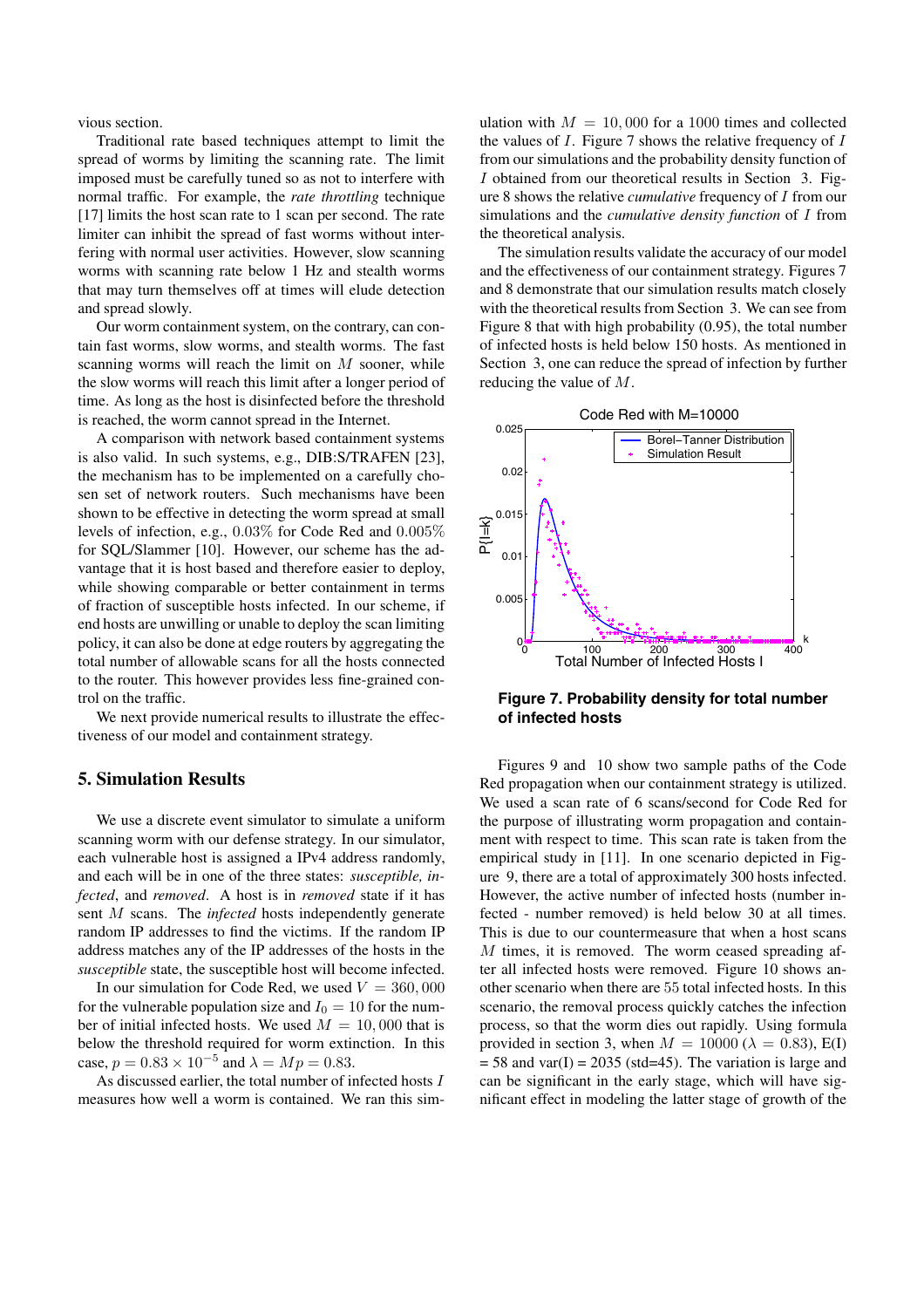

**Figure 8. Cumulative Distribution of total number of infected hosts**

worm. Stochastic models need to be used to capture this variation.



**Figure 9. A Sample Path (Code Red)**

We also ran our simulations with SQL Slammer parameters. Here we used V=120,000 as used in [10],  $I_0 = 10$ , and  $M = 10,000$ . The experiment with Slammer show close match between predicted and observed values and this is borne out by Figures 11 and 12. The worm containment scheme contains the infection to below 20 hosts (i.e., only 10 newly infected hosts) with a very high probability.

## **6. Conclusion**

In this paper, we have studied the problem of combating Internet worms. To that end, we have developed a branching process model to characterize the propagation of Internet worms. Unlike deterministic epidemic models studied



**Figure 10. A Sample Path (Code Red)**



**Figure 11. Probability density for total number of infected hosts**

in the literature, this model allows us to characterize the early phase of worm propagation. Using the branching process model we are able to provide a precise bound M on the total number of scans that determines whether the worm will eventually die out. Further, from our model we also obtain the probability that the total number of hosts that the worm infects is below a certain level, as a function of the bound  $M$ . The insights gained from analyzing this model also allows us to develop an effective and automatic worm containment strategy. The accuracy of our model is higher when the spread of the worm is smaller. This is why we develop a defense mechanism that does not allow the spread of the worm beyond a certain level. Our strategy can effectively contain both fast scan worms and slow scan worms *without knowing the worm signature in advance or needing to explicitly detect the worm*. We show via simulations and